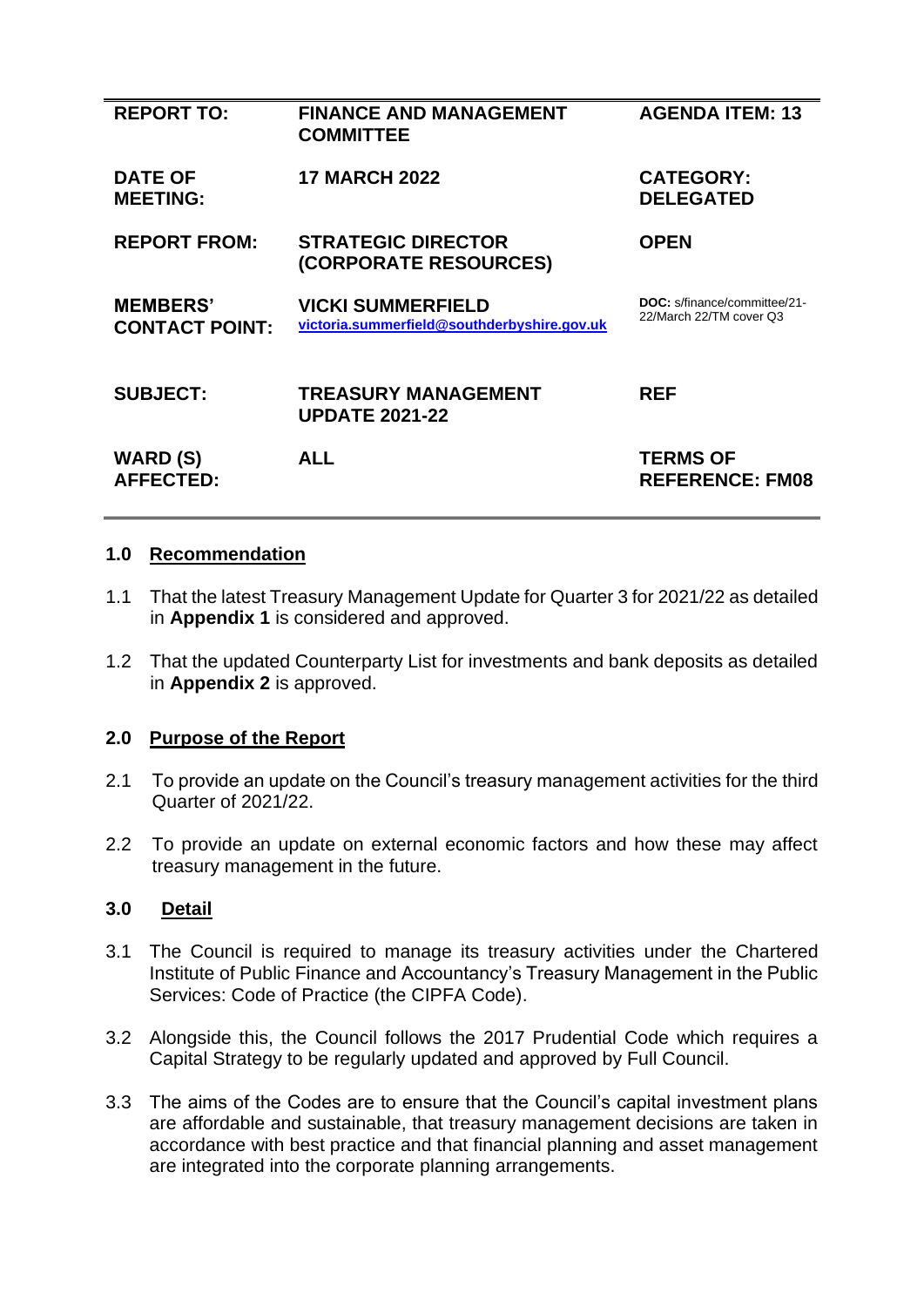- 3.4 The Council reports the treasury activities quarterly and the Treasury Strategy annually to Full Council. The latest Capital Strategy was approved by Council in February 2022.
- 3.5 Details of the treasury activities for Quarter 2 are attached in **Appendix 1** but a summary of key local information is also contained in the following sections.

# **Treasury Management Summary**

3.6 The following table shows the level of cash balances held and the borrowing liability as at 31 December 2022, compared to six months ago in June 2021.

|                              | 30.06.21       | Movement       | 31.12.21       | Average |
|------------------------------|----------------|----------------|----------------|---------|
|                              | <b>Balance</b> | £m             | <b>Balance</b> | Rate    |
|                              | £m             |                | £m             | %       |
| Long-term borrowing:         |                |                |                |         |
| Fixed                        | 47,423         | $\mathbf 0$    | 47,423         | 3.19%   |
| Variable                     | 10,000         | $\overline{0}$ | 10,000         | 0.17%   |
| Short-term borrowing         | 89             | $\overline{0}$ | 89             | 0.00%   |
| <b>Total borrowing</b>       | 57,512         | $\bf{0}$       | 57,512         |         |
| Long-term investments        | 4,000          | $\overline{0}$ | 4,000          | 4.17    |
| Short-term investments       | 53,500         | 19,000         | 72,500         | 0.09%   |
| Cash and cash<br>equivalents | 3,213          | 289            | 3,502          | 0.00%   |
| <b>Total investments</b>     | 60,713         | 19,289         | 80,002         |         |
| <b>Net borrowing</b>         | $-3,201$       | $-19,289$      | $-22,490$      |         |

- 3.7 The table above shows that the cash balances have increased in the year, mainly due to additional Government Grants and Section 106 receipts.
- 3.8 The Council holds varying types of deposits, and the charts below show how the investment portfolio compares to other local district authorities.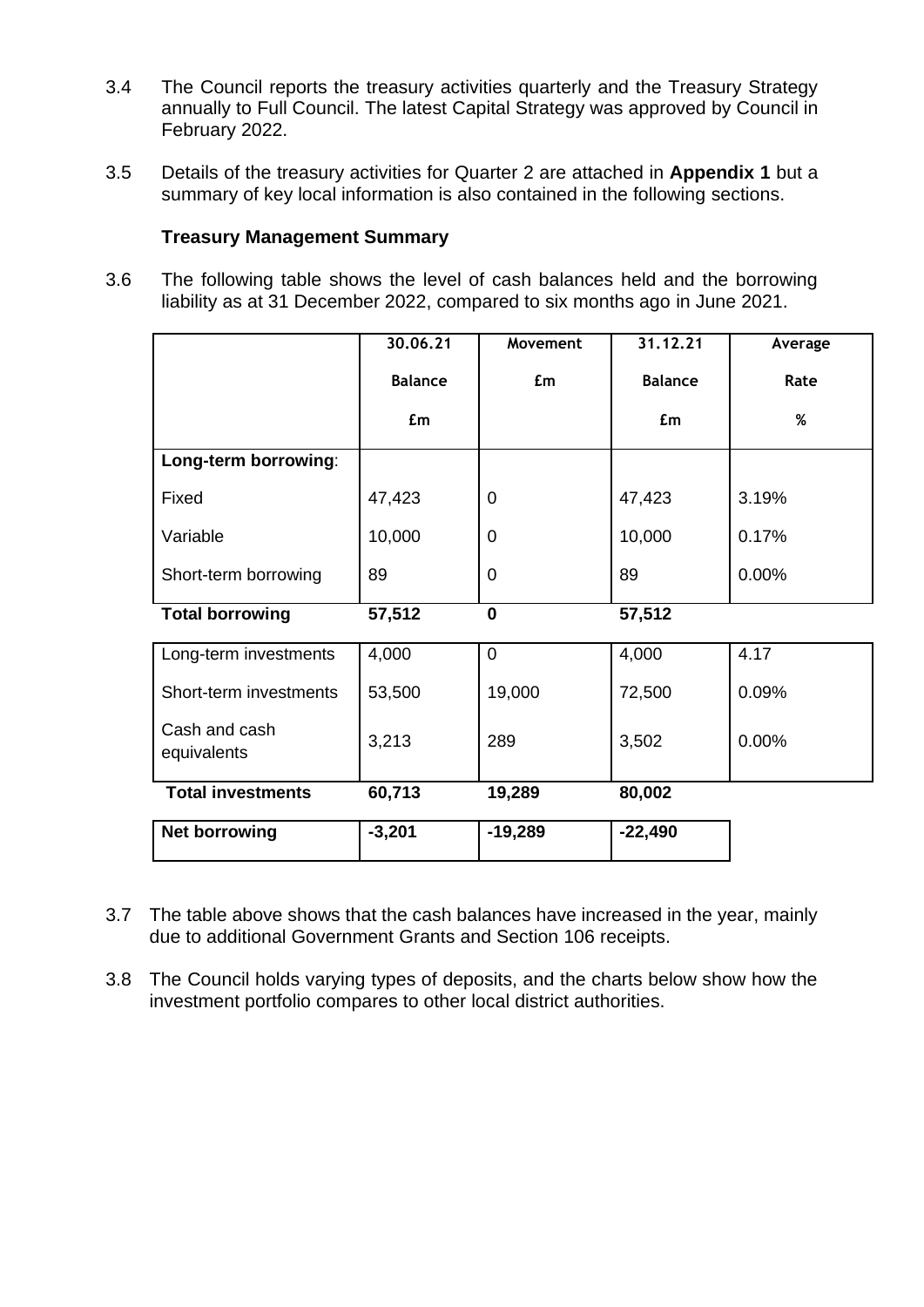

- 3.9 As can be seen from the above, the unsecured funds held by other local authorities is a much higher percentage of their overall investment portfolio which will produce higher yields. However, the bail in exposure or these authorities is significantly higher than the Council who invest funds in a much more secure manner, by comparison.
- 3.10 Average rates of return on investments is still low but the CCLA Property Fund is a longer-term investment that is currently returning an average return of over 4%. The budget does not include a return at this level and therefore it is a benefit in year to the General Fund and HRA.
- 3.11 HRA debt is profiled for repayment over a twenty-year period and money is being set-aside each year in the Debt Repayment Reserve. The profiled repayment is listed in the following table.

|                         | <b>Type</b> | Value  | Rate | <b>Maturity</b> |
|-------------------------|-------------|--------|------|-----------------|
| Loan Profile            |             | £'000  | ℅    |                 |
| Public Works Loan Board | Variable    | 10,000 | 0.17 | 2021/22         |
| Public Works Loan Board | Fixed       | 10.000 | 2.70 | 2023/24         |
| Public Works Loan Board | Fixed       | 10,000 | 3.01 | 2026/27         |
| Public Works Loan Board | Fixed       | 10,000 | 3.30 | 2031/32         |
| Public Works Loan Board | Fixed       | 10,000 | 3.44 | 2036/37         |
| Public Works Loan Board | Fixed       | 7,423  | 3.50 | 2041/42         |